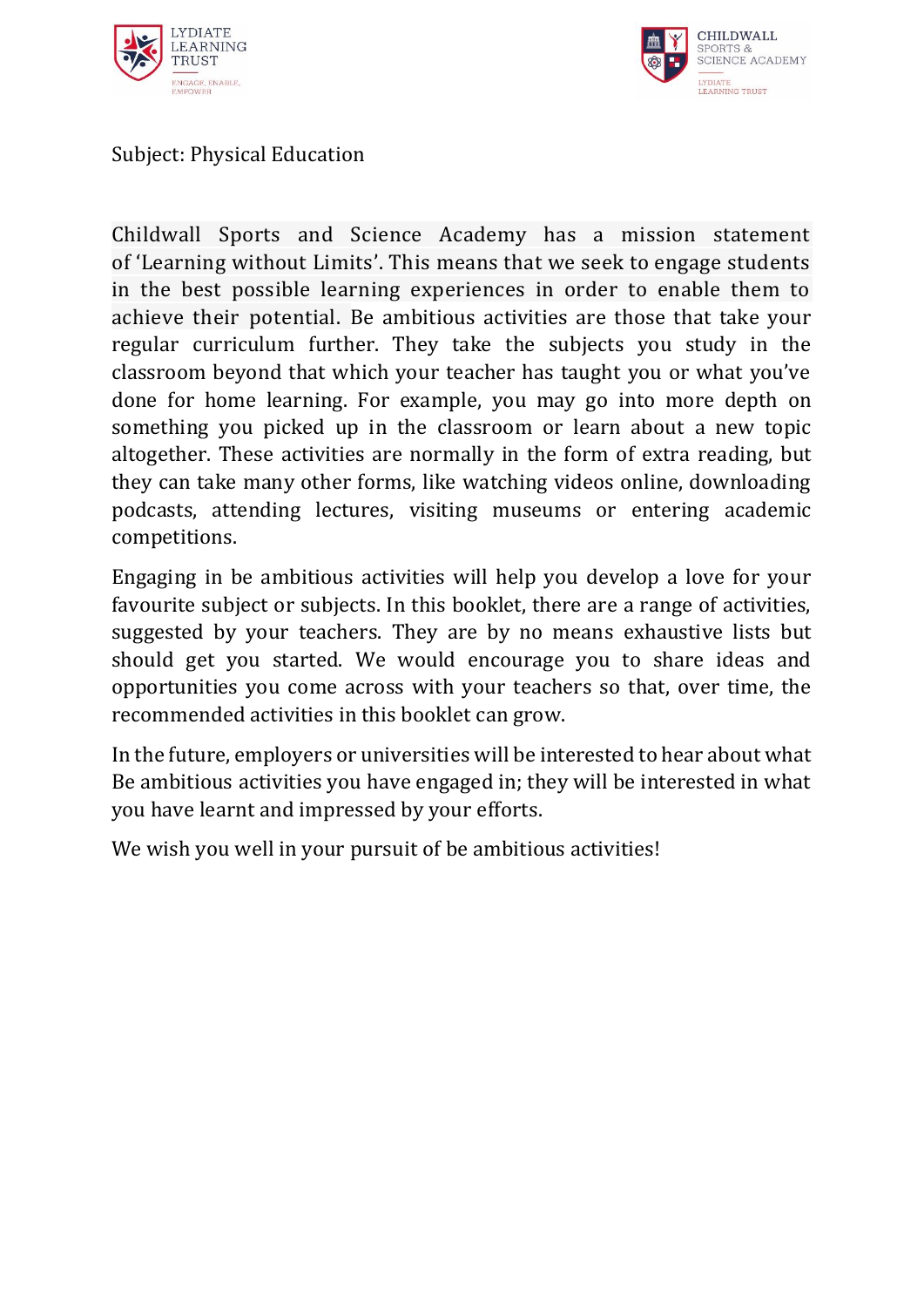



## **Be Ambitious – Key Stage 3**

| Watch the link. Write down the<br>different stages of the ruck, can<br>you describe this to your<br>teacher?<br>https://www.youtube.com/watch?v=HaSL73<br>w e8A | Read through the BBC<br>Newsround sport page and<br>report your findings back to<br>your form.<br>https://www.bbc.co.uk/newsround                                    | Print out your timetable and<br>highlight when you have PE.<br>Prepare your kit the night<br>before. Pack your bag and make<br>sure you pick it up on the way to<br>school |
|-----------------------------------------------------------------------------------------------------------------------------------------------------------------|----------------------------------------------------------------------------------------------------------------------------------------------------------------------|----------------------------------------------------------------------------------------------------------------------------------------------------------------------------|
| Write down 5 key words linked<br>to basketball.                                                                                                                 | Watch 5 mins of a Hockey and a<br>Football game and make<br>comparisons between both<br>sports.                                                                      | Watch the link. Write down<br>what your main sport means to<br>you and why?<br>https://www.youtube.com/wat<br>$ch?v = D1$ bkstkllg                                         |
| Write down a paragraph on<br>your favourite sports person<br>and why?                                                                                           | Watch the link. Write down<br>some key skills needed in<br>cricket and how they can be<br>used.<br>https://www.youtube.com/wat<br>ch?v=Kwu1yIC-ssg                   | Take part in an extracurricular<br>club at school or join an outside<br>school sports club.                                                                                |
| Go and watch a live sporting<br>event outside of school.                                                                                                        | Research the Olympic games.<br>Can you name the 7 Olympic<br>values and report it back to your<br>form?                                                              | Watch the link. Write down 5<br>rules of badminton.<br>https://www.youtube.com/wat<br>ch?v=UyLIi-TbcFc                                                                     |
| Can you name any differences<br>between softball and rounder's?                                                                                                 | Click on the link. Can you find<br>one current news topic in<br>gymnastics and report your<br>findings back to your form?<br>https://www.british-<br>gymnastics.org/ | Watch the link. Produce a step<br>by step guide on how to shoot in<br>netball.<br>https://www.youtube.com/wat<br>ch?v=wGUXLyYXyzU                                          |





Listening task Watching task





Research task Trip or visit







Creative task  $\bigcap$  Student-led task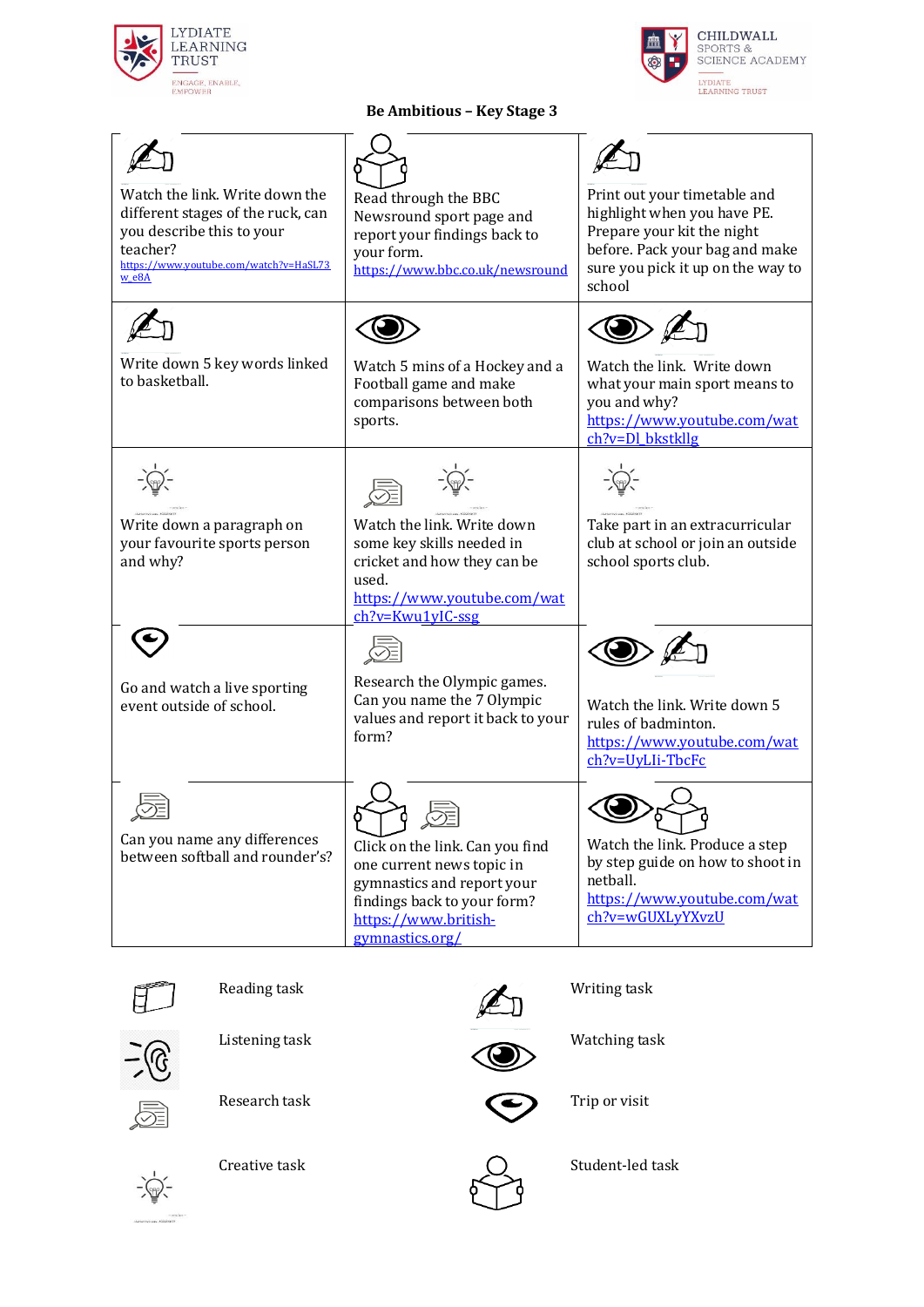



## **Be Ambitious – Key Stage 4**

| Watch the link, Write<br>down the reasons some people do<br>and don't want to referee a football<br>match?<br>https://youtu.be/vq-bSpRPGFg                                                                                      | Read through the<br><b>BBC Newsround sport page</b><br>and report your finding back<br>to your form.<br>https://www.bbc.co.uk/newsround                                                                               | Print out your timetable and<br>highlight when you have PE. Prepare<br>your kit the night before. Pack your bag<br>and make sure you pick it up on the way<br>to school                          |
|---------------------------------------------------------------------------------------------------------------------------------------------------------------------------------------------------------------------------------|-----------------------------------------------------------------------------------------------------------------------------------------------------------------------------------------------------------------------|--------------------------------------------------------------------------------------------------------------------------------------------------------------------------------------------------|
| Answer the question: What<br>influence does the media have on<br>the popularity of a sport?                                                                                                                                     | Watch 10 minutes<br>of a Team sport and 10<br>minutes of an Individual<br>sport. What are the<br>similarities and differences?                                                                                        | Watch these unique<br>sporting moments. Think what<br>opportunities sport can give other than<br>winning?<br>https://youtu.be/kE7D7qFayVg                                                        |
| Learn and practice a skill<br>then show it to your family and<br>friends.                                                                                                                                                       | Research the history of a<br>sport you play. When did it<br>start, how has it changed, is<br>it English or did it start<br>somewhere else                                                                             | Take part in an extra-curricular sport<br>club for 4 weeks at least. What changes<br>have you made in your ability to play it<br>and what other side effects have you<br>noticed by taking part. |
| Take a walk on a Saturday or<br>Sunday morning around your local<br>fields or park. What sports did you<br>observe being played? Are they<br>individual or team sports?                                                         | Research the<br>history of Everton FC and<br>Liverpool FC. Which club<br>came first? Why do we now<br>have two teams in a city<br>either side of Stanley Park?                                                        | Perform a typical school day and<br>then look at the Olympic Values we<br>aspire to in PE. How many times did<br>you display a value (remember it<br>doesn't always have to be in PE.            |
| Select an autobiography<br>and read it. Tell your parents<br>something they probably never<br>knew about the athlete. We<br>recommend,<br>Andre Agassi<br>Michael Johnson<br>John Daly<br><b>Tiger Woods</b><br>Lance Armstrong | Act as the role of a<br>referee in one of your PE<br>lessons. Reflect on how hard<br>it was, how did you feel<br>before, during and after. Did<br>you enjoy it, is it something<br>you could do as a part-time<br>job | Look online for what courses<br>are available to get involved in<br>refereeing in your chosen sport. How<br>old do you need to be, how much does it<br>cost and how long is the course.          |



2

 $\frac{1}{\sqrt{2}}\sum_{i=1}^{n}$ 





Listening task Watching task

Research task  $\qquad \qquad \bullet$  Trip or visit

Creative task  $\mathcal{Q}_1$  Student-led task